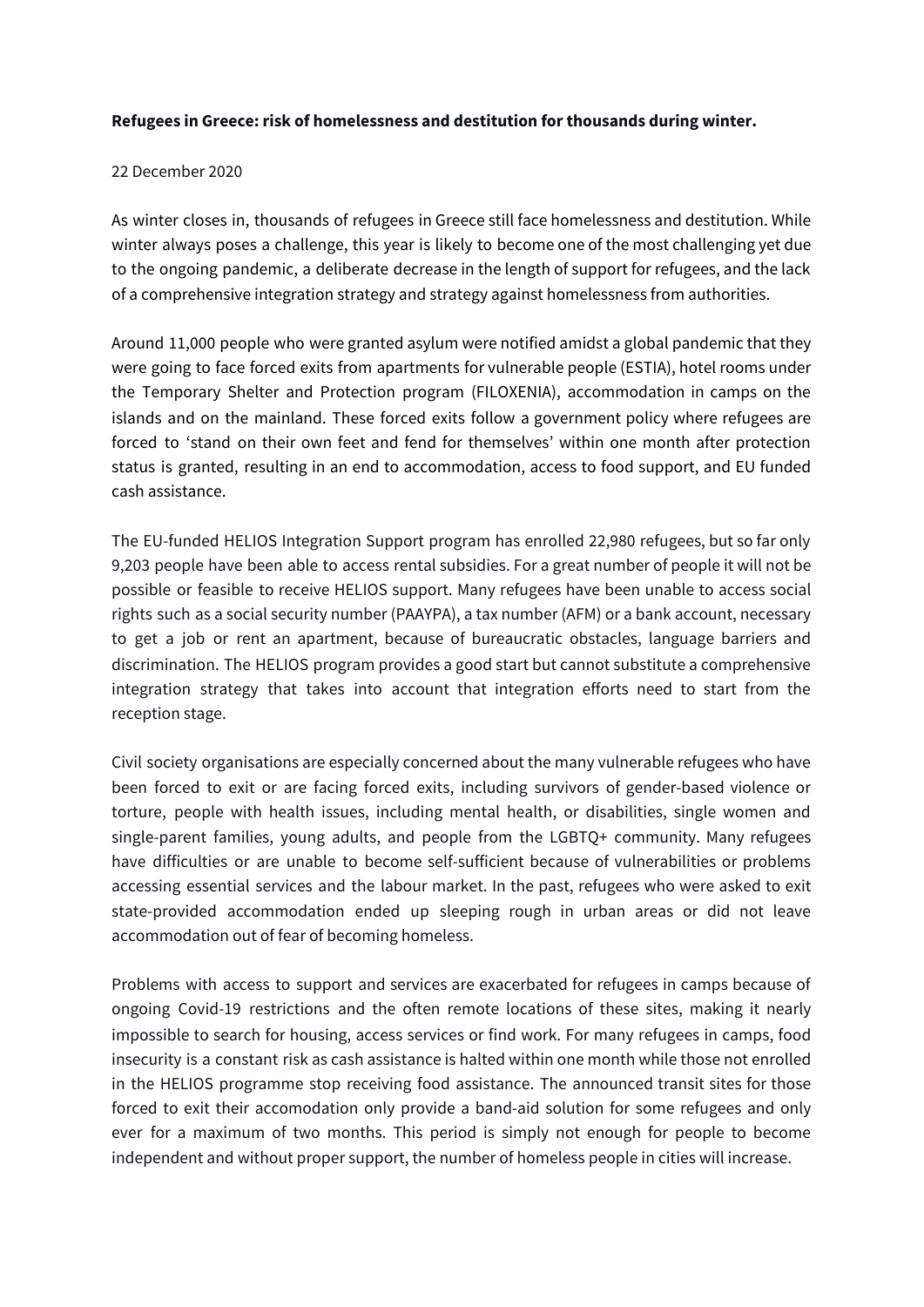Ultimately, there is a critical absence of a long-term sustainable strategy for integration and inclusion in Greece that results in increased homelessness and destitution for many people—of whom many are refugees. Civil society organisations call on the Greek government to:

- Urgently take pragmatic measures to ensure that refugees are not evicted during winter and an ongoing pandemic. Focussing on prevention and early intervention and equal access to public services, regarded as essential steps by the European Parliament to end homelessness.
- Present a lasting strategy for social security and integration which includes access to adequate and affordable housing, including social housing, to ensure the full and effective enjoyment of human rights, in line with the EU Action plan on Integration and Inclusion.
- Engage in regular consultation and dialogue with civil society about integration as the EU Action plan on Integration and Inclusion emphasised its necessity to achieve integration and inclusion.

## Signatories:

- 1. Aachener Netzwerk für humanitäre Hilfe und interkulturelle Friedensarbeit e.V.
- 2. AASIA
- 3. Action for Education
- 4. Action for Women
- 5. ActionAid Hellas
- 6. ANTIGONE Information and Documentation Centre on Racism, Ecology, Peace and Non Violence
- 7. ARSIS Association for the Social Support of Youth
- 8. Better Days
- 9. Centre Diotima
- 10. Changemakers Lab
- 11. Choose Love
- 12. CRIBS International
- 13. Dirty Girls of Lesvos
- 14. DRC GREECE
- 15. ECHO100PLUS
- 16. Ecological Movement of Thessaloniki
- 17. Enough is Enough movement
- 18. Equal Rights Beyond Borders
- 19. Europe Must Act
- 20. European Federation of National Organisations Working with the Homeless (FEANTSA)
- 21. Faros
- 22. Fenix Humanitarian Legal Aid
- 23. foodKIND
- 24. Gablitz hilft- Flüchtlingshilfe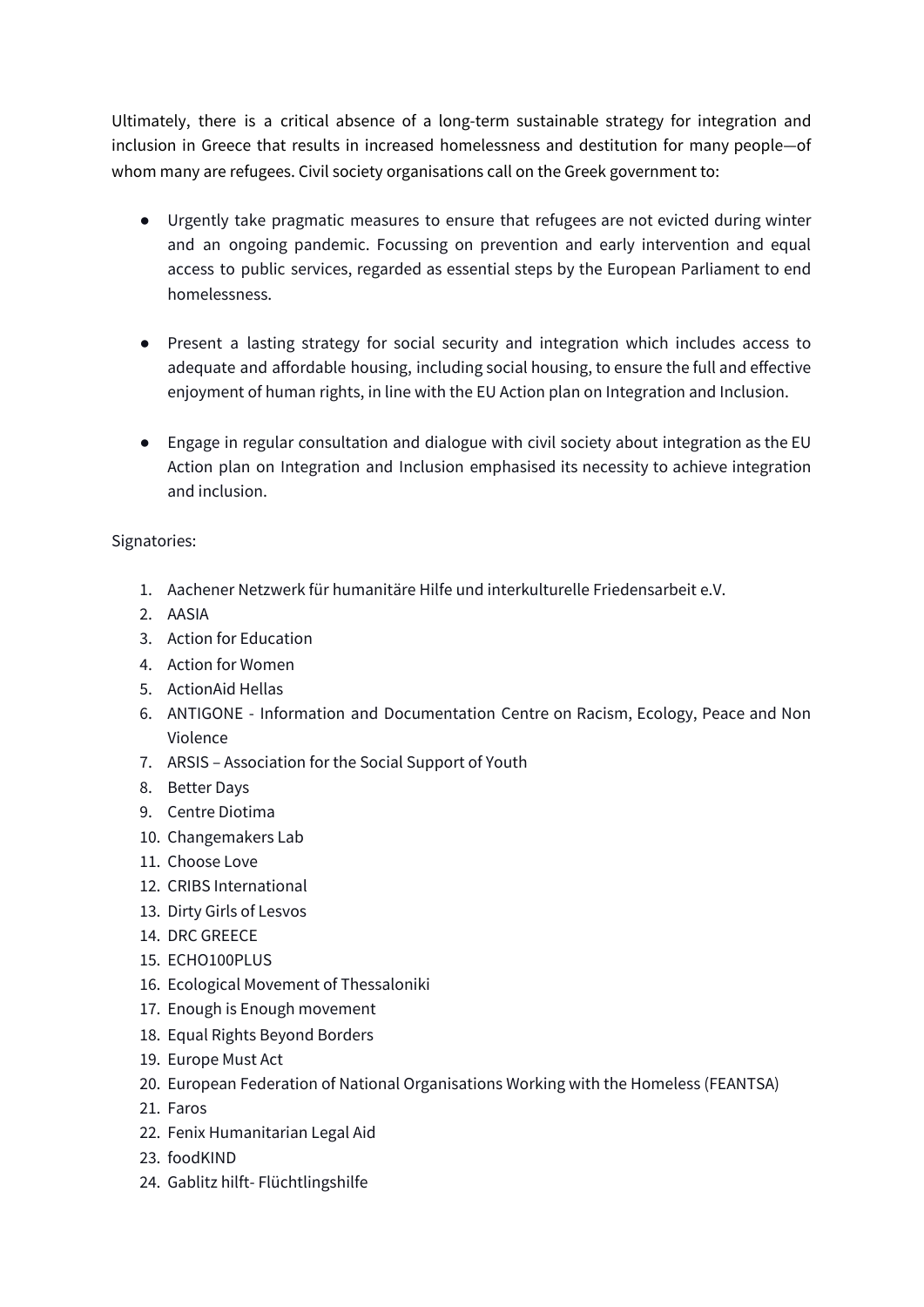- 25. Greek Council for Refugees (GCR)
- 26. Greek Forum of Migrants
- 27. HERMINE e.V.
- 28. HIAS Greece
- 29. Humanity Now: Direct Refugee Relief
- 30. HumanRights360
- 31. Humans before Borders
- 32. Indigo Volunteers
- 33. Intereuropean Human Aid Association
- 34. International Rescue Committee (IRC)
- 35. INTERSOS
- 36. INTERSOS Hellas
- 37. InterVolve
- 38. Jesuit Refugee Service Greece
- 39. Lighthouse Relief (LHR)
- 40. Love Welcomes
- 41. Mare Liberum
- 42. Mobile Info Team
- 43. Network for Children's Rights
- 44. Odyssea
- 45. One Family No Borders
- 46. One Happy Family
- 47. Project Armonia
- 48. ReFOCUS Media Labs
- 49. Refugee Education and Learning International
- 50. Refugee Legal Support (RLS)
- 51. Refugee Rights Europe (RRE)
- 52. Refugee Trauma Initiative
- 53. Refugee Youth Service
- 54. RefugeeEd
- 55. Refugees International
- 56. Samos Volunteers
- 57. SAO Association for displaced women
- 58. Second Tree
- 59. ShowerPower Foundation
- 60. SolidarityNow
- 61. Soup & Socks e.V.
- 62. Still I Rise
- 63. Symbiosis School of Political Studies in Greece, Council of Europe Network of Schools
- 64. Terre des hommes Hellas
- 65. Thalassa of Solidarity
- 66. The Lava Project
- 67. Three Peas
- 68. UK Must Act